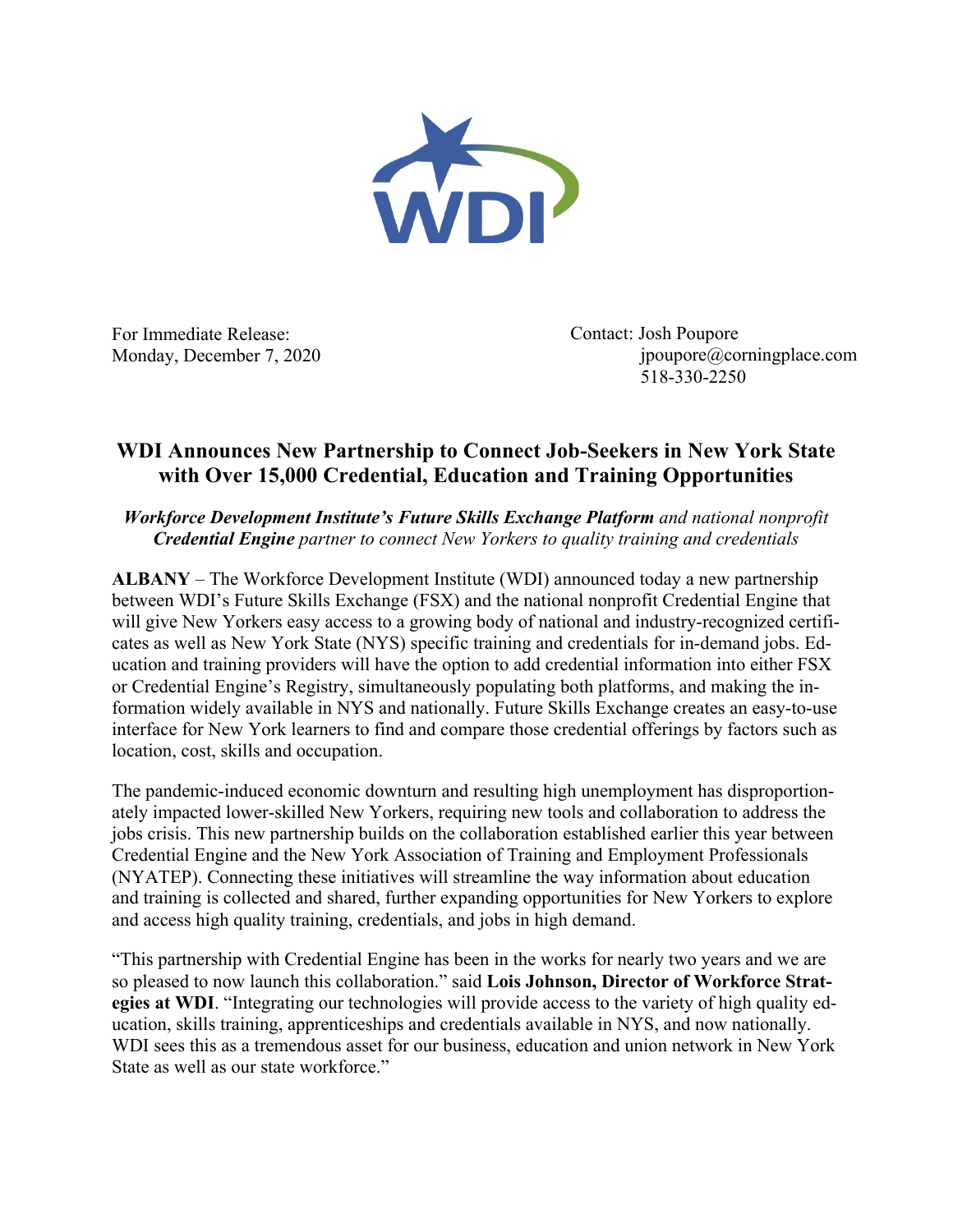Credential Engine's leading work in creating a linked open data network through use of the Credential Transparency Description Language (CTDL)—the standard language used to create a common understanding of credentials and their value—is creating a more transparent and connected credential marketplace. "Collaborations like these help break down data silos by making sure our initiatives are complementary to one another—effectively addressing the needs of learners, workers, employers, and educators," says **Scott Cheney, CEO of Credential Engine**. "If New Yorkers—and really the nation as a whole—are to come out on top of this unprecedented workforce crisis, then they need comprehensive and actionable information to find their way back to work. Integrating FSX with the Credential Registry allows New Yorkers to make clearer, real-time connections to opportunities that are available for them."

"In a typical year, NYATEP members help support more than a million New Yorkers into good or better jobs. Post-COVID, an unprecedented number of New Yorkers will be updating their resumes, seeking out new opportunities and transitioning to better employment, and to do so we will need high quality information, technology and tools at our fingertips," remarked **Melinda Mack, NYATEP Executive Director.** "We have partnered with Credential Engine to improve credential transparency within New York and WDI's Future Skills Exchange technology platform to make navigating the workforce training that much easier.

Beginning in 2018, WDI began designing a clearinghouse specifically for learners and employers to navigate skills and credential-based offerings. Future Skills Exchange (FSX), the first of its kind in New York, is now an interactive, web-based platform that easily connects New Yorkers seeking courses, apprenticeships, credentials and assessments, directly with the education and training providers that deliver them. FSX was developed by (WDI) in partnership with Innovate+Educate, a national non-profit, focused on skills for the future of working and learning. By using CTDL, the FSX is able to link to the wealth of information found in the Credential Registry to broaden the impact of credential information available to learners, workers, employers, and state leaders.

## *More about the Future Skills Exchange (FSX*) https://futureskillsx.org/

FSX Is an interactive, web-based platform that connects New Yorkers seeking courses, apprenticeships, credentials and assessments directly to the education and training providers who deliver them.

FSX has the ability to function much like a Yelp for learners, allowing the learner to sort through all of the options available and connect directly to the provider of that training to get additional information or enroll. Ordinarily, trying to find that information used to require searching across all higher education websites. By contrast, FSX allows learners to search by location, cost, remote versus classroom and other filters, opening up a range of opportunities as well as the ability to compare and make the best choice for a learner's skill pathway.

## *About the Workforce Development Institute (WDI)*